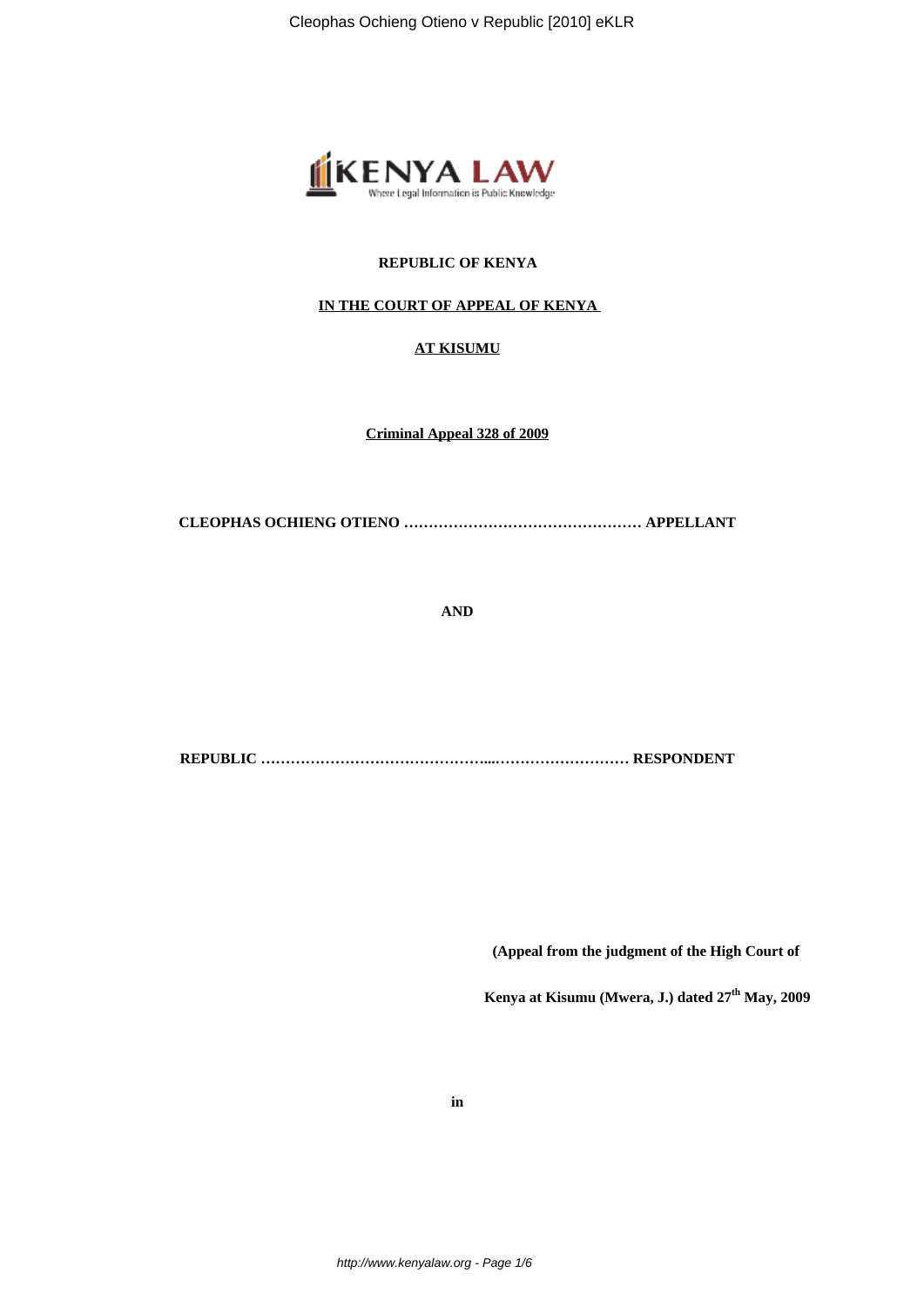Cleophas Ochieng Otieno v Republic [2010] eKLR

**H.C.CR.A. NO. 166 OF 2008)**

**\*\*\*\*\*\*\*\*\*\*\*\*\*\*\*\*\*\*\*\*\*\*\*\*\*\***

### **JUDGMENT OF THE COURT**

The appellant was convicted by the Ag. Senior Resident Magistrate at Bondo (E. S. Olwande, Esq.) (SRM) of Defilement of a girl under the age of 11 years contrary to **Section 8 (2)** of the *Sexual Offences Act* – *No. 3 of 2006* and sentenced to life imprisonment. His subsequent appeal against conviction and sentence to the superior court at Kisumu was dismissed. Thus, this is his second and last appeal.

The particulars of the charge alleged, among other things, that on  $6<sup>th</sup>$  May, 2007, the appellant defiled P.A.J (victim) a girl under the age of 11 years. Three witnesses testified in support of the charge, namely, M.A.J (M) (PW1) the mother of the victim, P.A.J (PW2) the victim, and Redemta (PW3) a clinical officer who examined the victim.

M.A testified in brief that on the material day at 7 a.m., she left her three children including the victim at home and went to the river to wash clothes and when she returned at 10 a.m. she noticed that the victim was walking with a limp and on questioning her, the victim reporteda that the appellant who is a son of Tobias, had defiled her. On checking the victim she noticed that she had a cut on her genitals and was bleeding. She took the victim to the dispensary and thereafter reported to the police. She subsequently led police to R Secondary School where the appellant was schooling and the appellant was arrested. The victim was examined by Redemta on 9<sup>th</sup> May, 2009 who found that the victim had a first degree perineal at the genitilia indicating forceful penetration.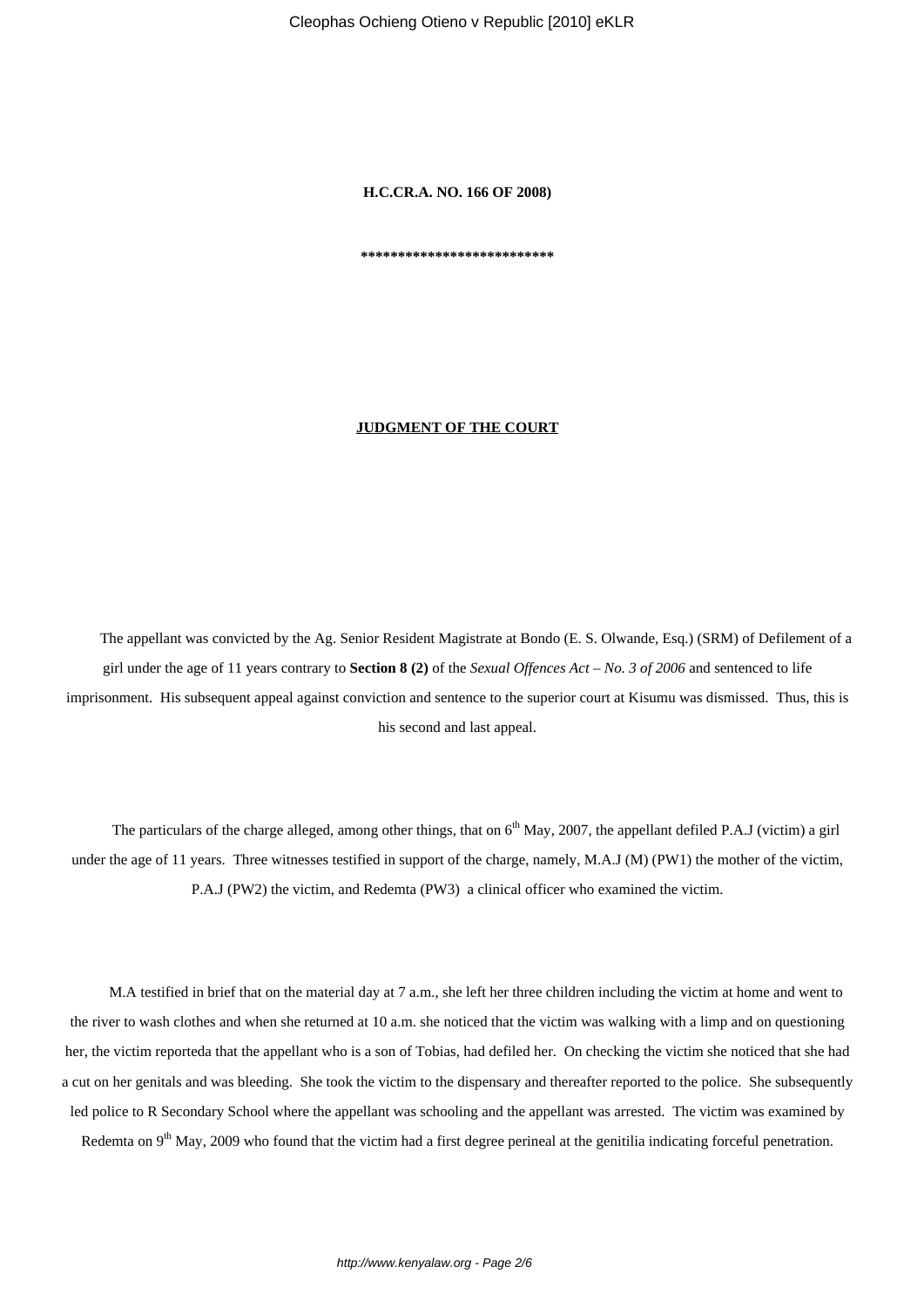The appellant stated at the trial that on  $6<sup>th</sup>$  May, 2007, a Sunday, the victim's mother asked him if he had defiled her child but he denied only to be arrested at the school one week later.

The subordinate court appreciated that there was no independent eye – witness but nevertheless believed the evidence of the victim that she recognized the appellant as the person who defiled her. The superior court after the re-appraisal of the evidence arrived at the same conclusion.

In the course of the appeal in the superior court, it came to the notice of the superior court that there was a procedural error in the trial as **Section 19** of the *Oaths and Statutory Declarations Act* (Act) was not complied with before the reception of the evidence of the victim. Indeed, the record of the subordinate court shows that the child was merely asked about her age and no further *voire dire* examination was made to show whether or not the child understood the nature of the oath or if not, whether she was possessed of sufficient intelligence to justify the reception of the evidence and understood the duty of telling the truth to justify reception of her evidence. The procedural prerequisite under **Section 19** of the Act before reception of evidence of a child of tender years has been considered in numerous decisions of this Court (see particularly **Johnson Muiruri vs. Republic** [1983] KLR 445 and **Kinyua**

## **vs. Republic** [2002] 1 KLR 256.

The authorities show that if the trial court after *voire dire* examinations is satisfied that the child witness understands the nature of the oath, the court without much ado proceeds to swear the child and receive the evidence on oath. But if the court is not so satisfied, the unsworn evidence of the child may be received if, in the opinion of the court, he is possessed of sufficient intelligence and understands the duty of speaking the truth. In the **Kinyua** case the court said that failure to strictly comply with the procedure may in appropriate circumstances vitiate the conviction.

The superior court held that non-compliance with **Section 19** of the Act did not prejudice the appellant. The record shows that the child gave unsworn evidence. In our view, in absence of an inquiry and a finding that the child was possessed of sufficient intelligence and understood the duty of speaking the truths, it cannot be said that the child was a competent witness or that her statement had an evidentiary value.

There was a further fundamental procedural error. The record of the subordinate court shows that the entire trial including the defence case was conducted by D. K. Mikoyan, SRM. However, the judgment was written, read and signed by E. S. Olwande, Ag. SRM. The record is silent why this happened. However it can be reasonably assumed that D. K. Mikoyan ceased to exercise jurisdiction. In such an eventuality **Section 200 (1) (b)** of *Criminal Procedure Code* (CPC) authorizes the succeeding magistrate: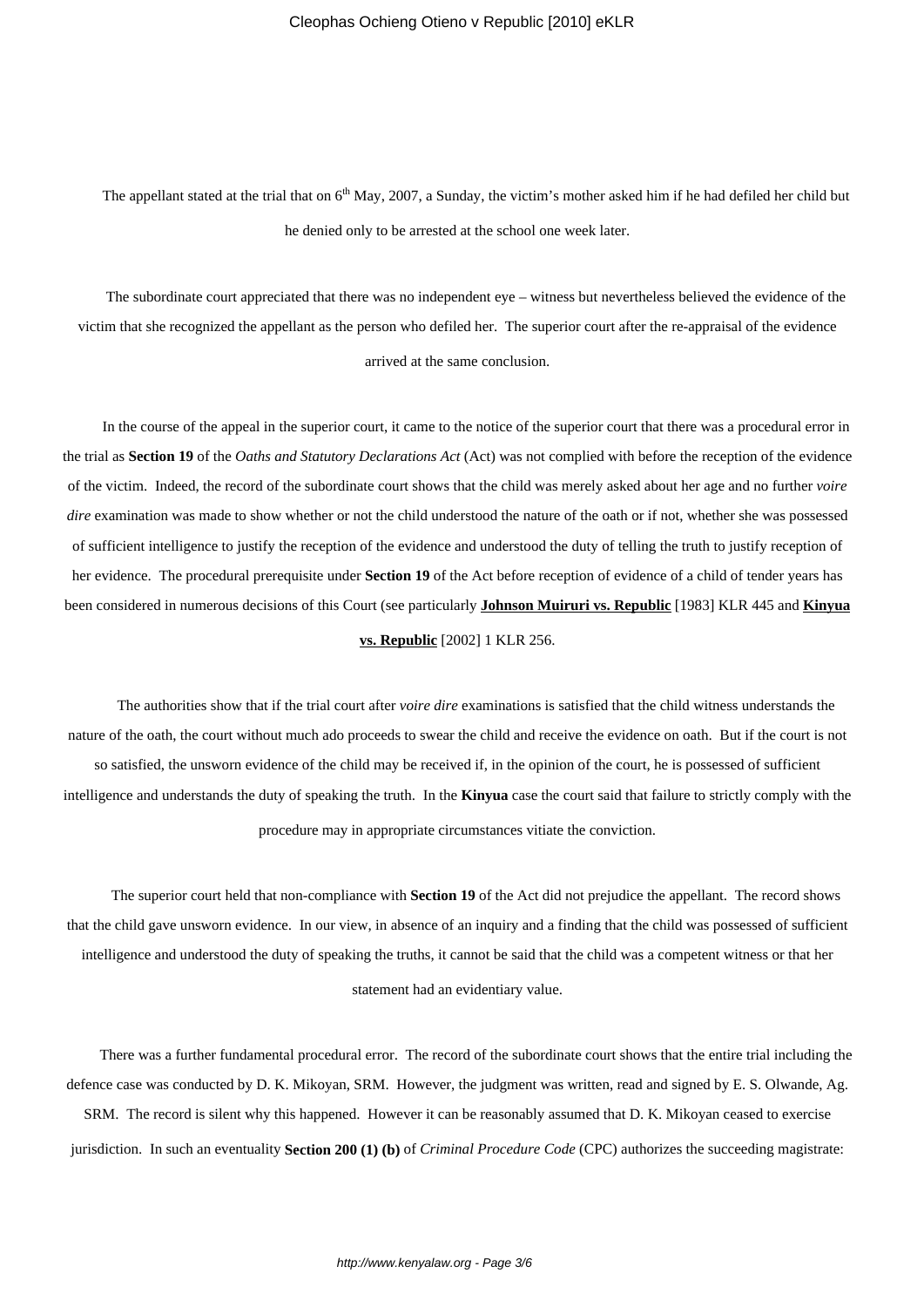**"to act on the evidence recorded by that predecessor or resummon the witnesses and re-commence the trial".**

However, vide **Section 200 (4)** CPC; the High Court in that event can set aside the conviction and order a retrial if it is of the opinion that the accused person was materially prejudiced thereby.

The prosecution case was dependent on the evidence of one witness a child of tender years whom the succeeding magistrate neither saw nor heard. Apparently, it was not brought to the attention of the superior court that the judgment was written by a magistrate who had not heard the case. Had this been brought to the attention of the superior court, the court would have, in accordance with **Section 200 (4)** CPC, investigated whether the appellant was thereby materially prejudiced and if so satisfied it could have set aside the conviction and ordered a retrial.

We think, that the appellant was prejudiced by the two defects in the trial and that it is in the interest of justice that a re-trial be held.

In the result, we allow the appeal, set aside the conviction and sentence imposed on the appellant. We order that the appellant be retried before a magistrate of competent jurisdiction other than D. K. Mikoyan and E. S. Olwande. The appellant shall be remanded in custody and produced before the subordinate court within 14 days of this judgment for fixing the date of the retrial.

**Dated and delivered at Kisumu this 24th day of September, 2010.**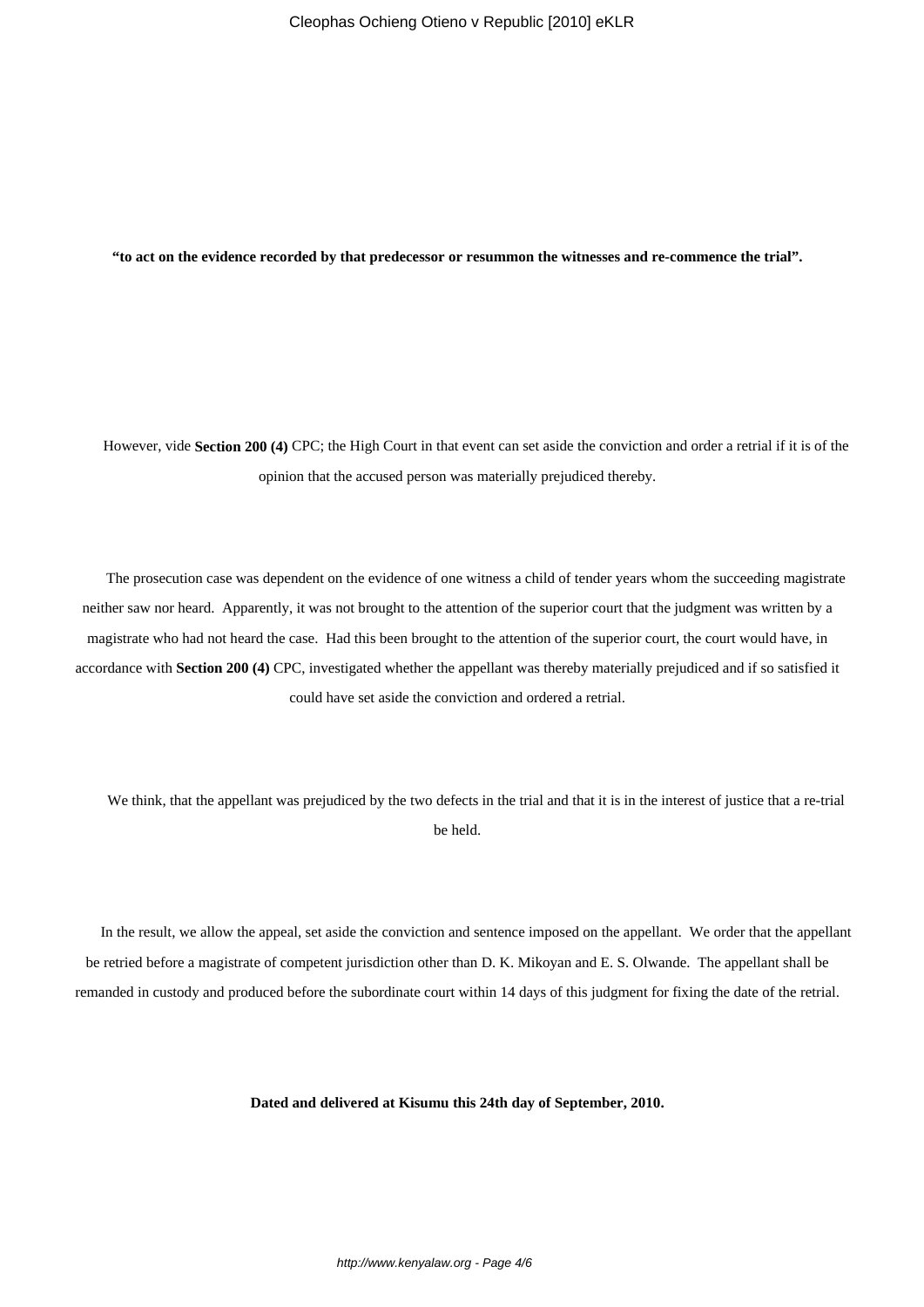Cleophas Ochieng Otieno v Republic [2010] eKLR

# **J. E. GICHERU**

**…………………………..**

# **CHIEF JUSTICE**

# **E. M. GITHINJI**

**…………..……………….**

**JUDGE OF APPEAL**

**J. W. ONYANGO OTIENO**

**…………………………..**

**JUDGE OF APPEAL**

I certify that this is a true copy of the original